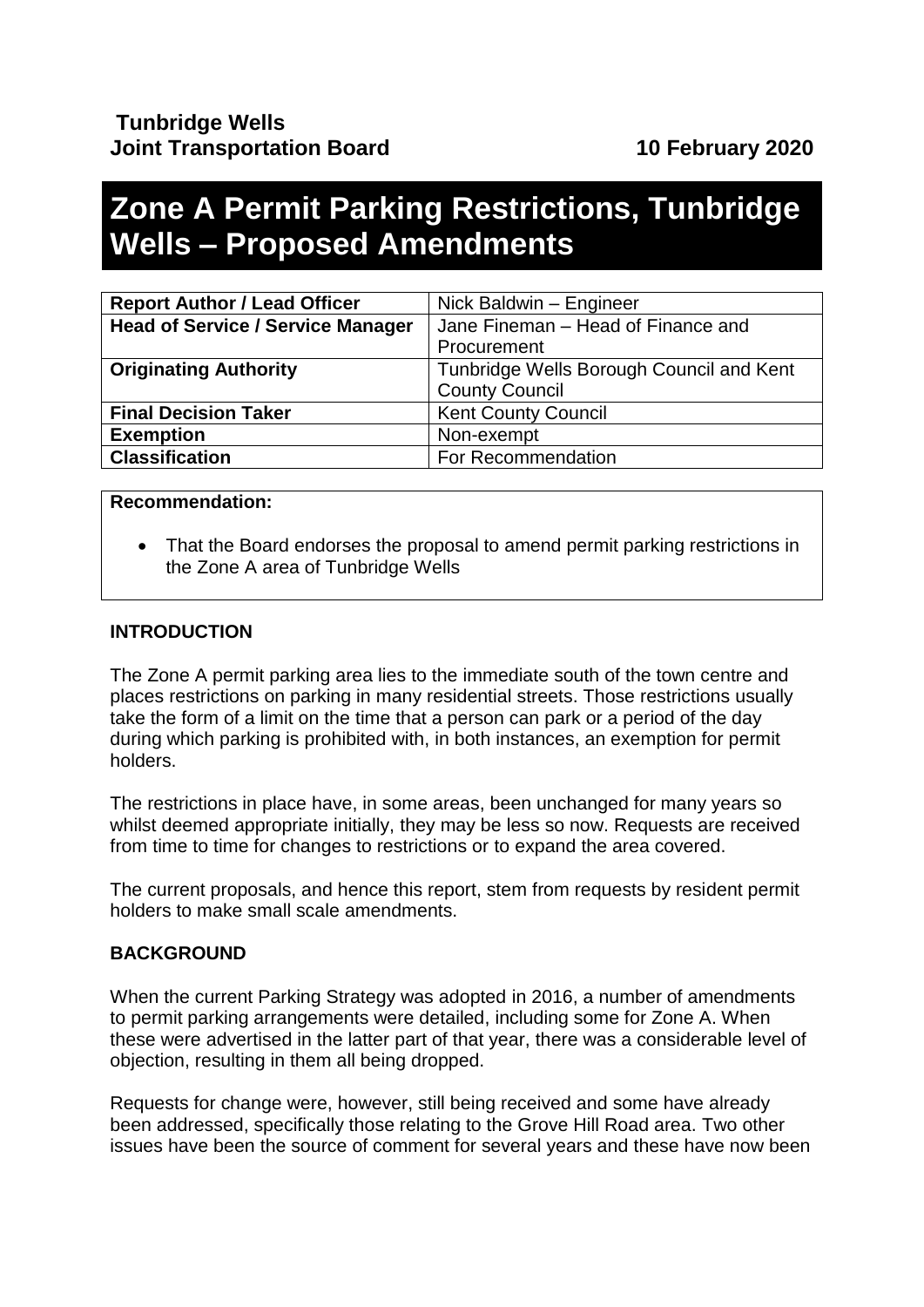looked at in more detail and proposals advertised as part of a public consultation exercise.

## **ISSUES ADDRESSED**

Two specific issues were looked at, as detailed in the October JTB report (copy attached as Appendix A). One amendment proposed was that Rodmell Road be included in the restricted area and have bays marked. The other issue related to streets in the Claremont Road area where it was proposed to add an afternoon hour long restricted period to the existing morning one.

## **CONSULTATION RESPONSE**

28 responses were received during the statutory three week consultation period. Of these, 19 expressed support for the changes, with 5 objecting and 4 either asking questions or making suggestions.

The objections all related to the Farmcombe Road/Farmcombe Close area and were against the idea of having a restriction on parking between 2pm and 3pm.

Of the 4 passing comment without necessarily expressing support or objection, 2 requested restrictions on the remaining part of the Banner Farm Estate – which is covered in a separate report - with the other 2 requesting restrictions over a wider area. The latter can be considered as and when any further amendments to Zone A come forward.

## **PROPOSED COURSE OF ACTION**

With no objection being made to the proposal to include Rodmell Road in the restricted area, it is recommended that we proceed with amending the traffic regulation order to cover that change.

In respect of the Claremont Road area it is proposed that the additional afternoon restriction (2pm to 3pm Monday to Saturday) be imposed in Buckingham Road, Grecian Road, Norfolk Road, Arundel Road, Claremont Gardens and Claremont Road.

It is further proposed to await the results of a consultation in respect of the remainder of the Banner Farm estate before deciding whether to proceed with the additional afternoon restriction in Farmcombe Road and Farmcombe Close – a separate report on this agenda covers the Banner Farm consultation, which had not finished at the time of writing.

## **CONCLUSION**

A consultation in respect of proposed changes to restrictions in Permit Parking Zone A has produced a largely positive response. The only exception has been objections to changes in two streets.